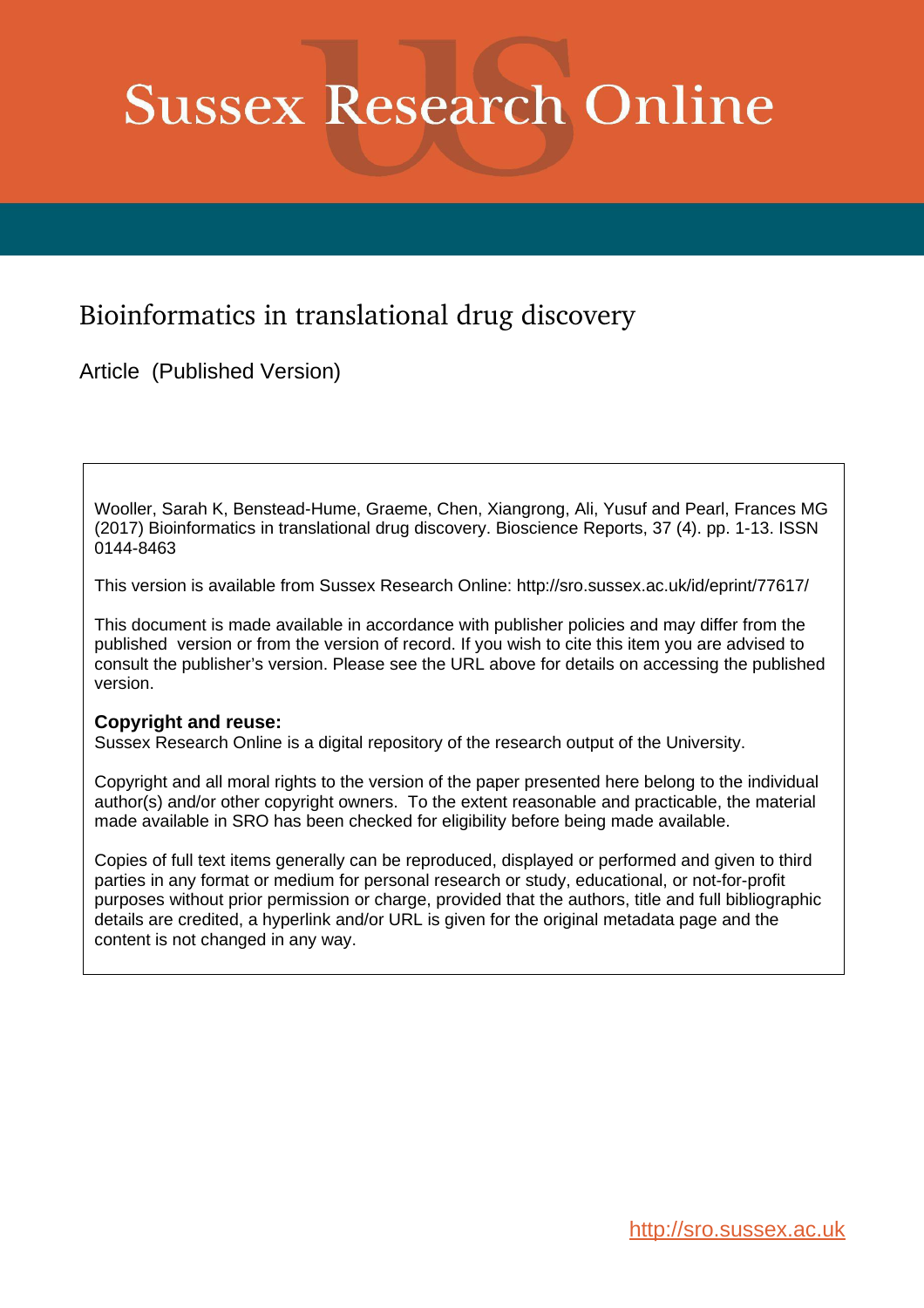

## Review Article

## Bioinformatics in translational drug discovery

Sarah K. Wooller, Graeme Benstead-Hume, Xiangrong Chen, Yusuf Ali and Frances M.G. Pearl

School of Life Sciences, University of Sussex, Falmer, Brighton BN1 9QJ, U.K.

Correspondence: Frances M.G. Pearl [\(f.pearl@sussex.ac.uk\)](mailto:f.pearl@sussex.ac.uk)



Bioinformatics approaches are becoming ever more essential in translational drug discovery both in academia and within the pharmaceutical industry. Computational exploitation of the increasing volumes of data generated during all phases of drug discovery is enabling key challenges of the process to be addressed. Here, we highlight some of the areas in which bioinformatics resources and methods are being developed to support the drug discovery pipeline. These include the creation of large data warehouses, bioinformatics algorithms to analyse 'big data' that identify novel drug targets and/or biomarkers, programs to assess the tractability of targets, and prediction of repositioning opportunities that use licensed drugs to treat additional indications.

## Introduction

Recent estimates suggest that it takes approximately 13 years and a 'capitalized' cost of approximately US\$1.8 billion to bring a new drug to the market [\[1\]](#page-9-0). This cost includes the development of the licensed drug, and also incorporates the cost of the compounds that failed to make it to the market. Projects can fail in all the different steps of drug discovery process and in particular, during the later stages of development.

Common reasons for this high attrition rate include lack of clinical efficacy of the potential drug (approximately 30%), unexpected toxicities (>20%) as well as the inherent commercial concerns (>20%) of being able to successfully position a new drug within a competitive market [\[2\]](#page-9-1).

Reducing costs and amount of time required for each of the different steps in the drug discovery pipeline is the key to deliver better drugs to patients in a timely manner [\[3\]](#page-9-2). One approach that has the potential to increase the efficiency of the drug discovery process involves maximizing the information acquired from the basic science. Translational drug discovery involves the effective conversion of advances in basic biological and chemical science research into the production of new drugs and treatment options for patients, i.e. the development of new drugs from 'bench-to-bedside'. Translational approaches also come with the additional benefits of enabling new treatments and research knowledge to reach the patient subpopulations for whom they are intended, inform better clinical trial design, and help to reduce the often severe side effects of treatments. [Figure](#page-2-0) 1 sets out the steps of the process and the bioinformatics techniques that can be brought to bear on them.

In this review, we illustrate how the recent advances in computational methods, together with ever growing access to publicly available medical big data are revolutionizing translational drug discovery, resulting in the development of better drugs and therapies. This revolution is happening both from the clinical perspective of disease or its pathology the 'disease-based' approach and from a chemical perspective, the so-called 'drug-based' approach.

## Disease-based bioinformatics approaches

Disease-based bioinformatics approaches in translational drug discovery are dependent upon the type of disease under consideration, with different strategies implemented to analyse cancer, genetic and infectious diseases [\[5\]](#page-9-3).

Cancer cells are characterized by a diverse set of genetic and epigenetic changes, and by chromosomal instability. Bioinformatics approaches can be used to identify the key drivers of cancer in each particular

Received: 08 November 2016 Revised: 04 May 2017 Accepted: 08 May 2017

Accepted Manuscript Online: 09 May 2017 Version of Record published: 7 July 2017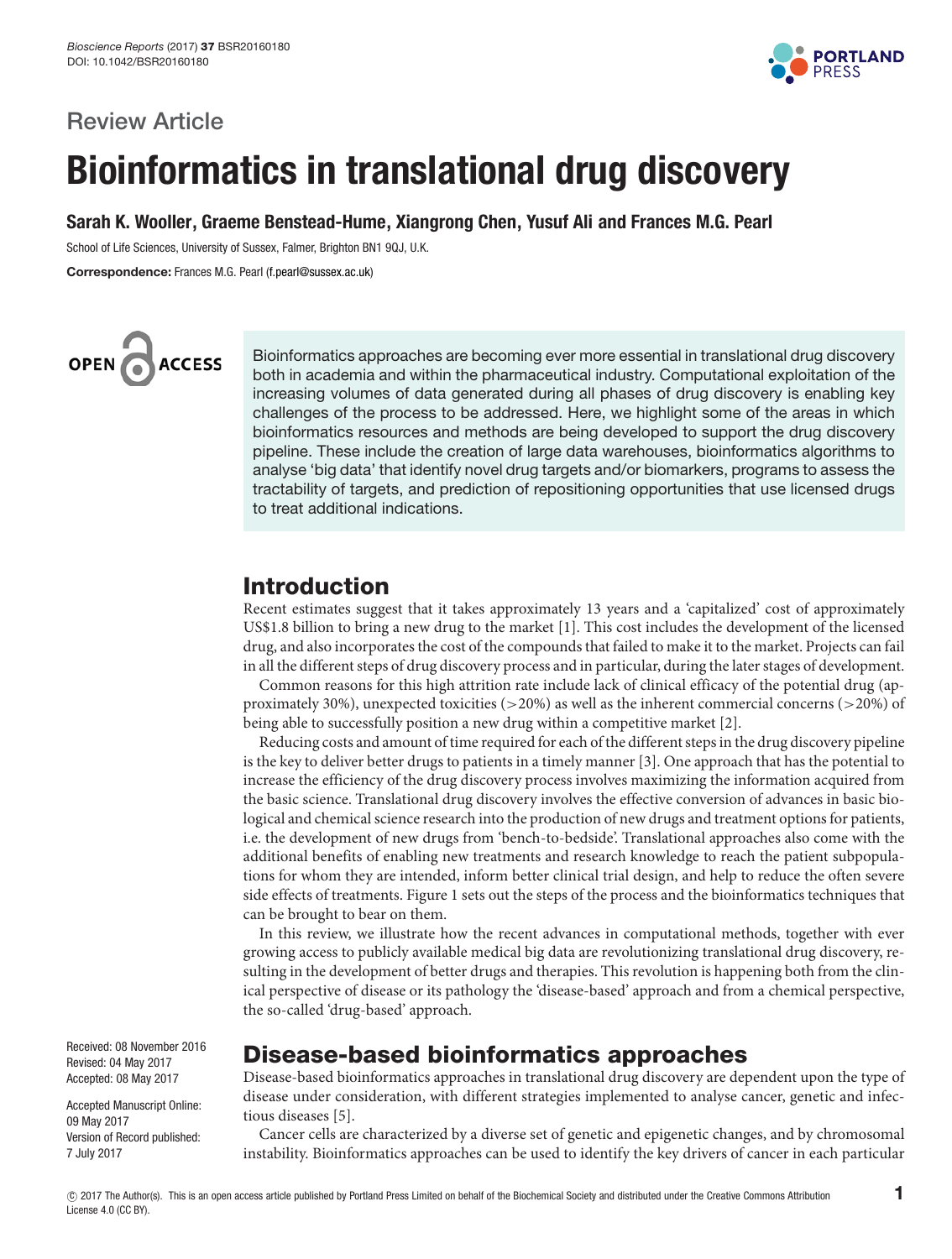



#### <span id="page-2-0"></span>Figure 1. Translational bioinformatics opportunities in the drug discovery pipeline

A schematic diagram of the drug discovery process. Each phase of the drug discovery pipeline (discovery, clinical and postlaunch) is shown as an orange arrow. Underneath the pipeline, shown as blue rectangles, are the types of 'big data' that can be generated in each step of the pipeline. Highlighted below the data types are the potential opportunities to improve the pipeline using bioinformatics techniques. For example, during the discovery phase, the focus is on identifying the druggability of potential target proteins. During the clinical trials, phase personalized medicine and patient selection can be used to better sample and categorize subjects while the use of biomarkers can improve effcacy measurements. Finally, at the post-launch phase of a drug's life cycle drug safety monitoring and disease subtyping can be used to both improve the quality of life for patients as well as help to identify the opportunities for modifed interventions that may be more effective for certain subtypes of a given disease. Adapted from [\[4\]](#page-9-4), Copyright (2011), with permission from Elsevier.

patient. So, they have the potential to enable a more personalized approach to cancer therapy, paving the way for novel and repurposed drugs that target specific proteins, killing or disabling just those cells that are diseased [\[6](#page-9-5)[,7\]](#page-9-6).

Our genetic makeup affects our likelihood of developing a wide range of diseases, our responses to a variety of drug treatments and the progression of many infectious diseases [\[8-11\]](#page-9-7). For genetic diseases, the emphasis of bioinformatics techniques is often on identifying opportunities for gene therapies, as well as identifying noninvasive diagnostic and prognostic tools.

Bioinformatics is also implemented within translational drug discovery in infectious diseases. For instance, the presence of viral or bacterial infection gives rise to specific profiles of gene expression within the cell. Comparing these profiles with those of other diseases and with drug-induced genetic profiles offers repositioning opportunities for existing drugs [\[12-16\]](#page-10-0).

## Target identification in cancer

Since the human genome was first sequenced, genomic, proteomic and metabolomic high-throughput platforms have increasingly allowed analyses of large datasets across many different diseases. Data science, machine learning and/or statistical approaches are used to identify abnormal patterns that correlate with the disease process, often with the ultimate aim of identifying actionable targets that are druggable [\[3\]](#page-9-2).

Over 200 forms of cancer have been described [\[17\]](#page-10-1). Each involves dynamic changes in the genome, including a wide range of different genetic aberrations such as somatic mutations, copy number variations, as well as changes to gene expression profiles, and different epigenetic patterns. Not only do these anomalies vary among cancers, but there is also a significant variation within patient cohorts within the same cancer, with continuing changes as tumours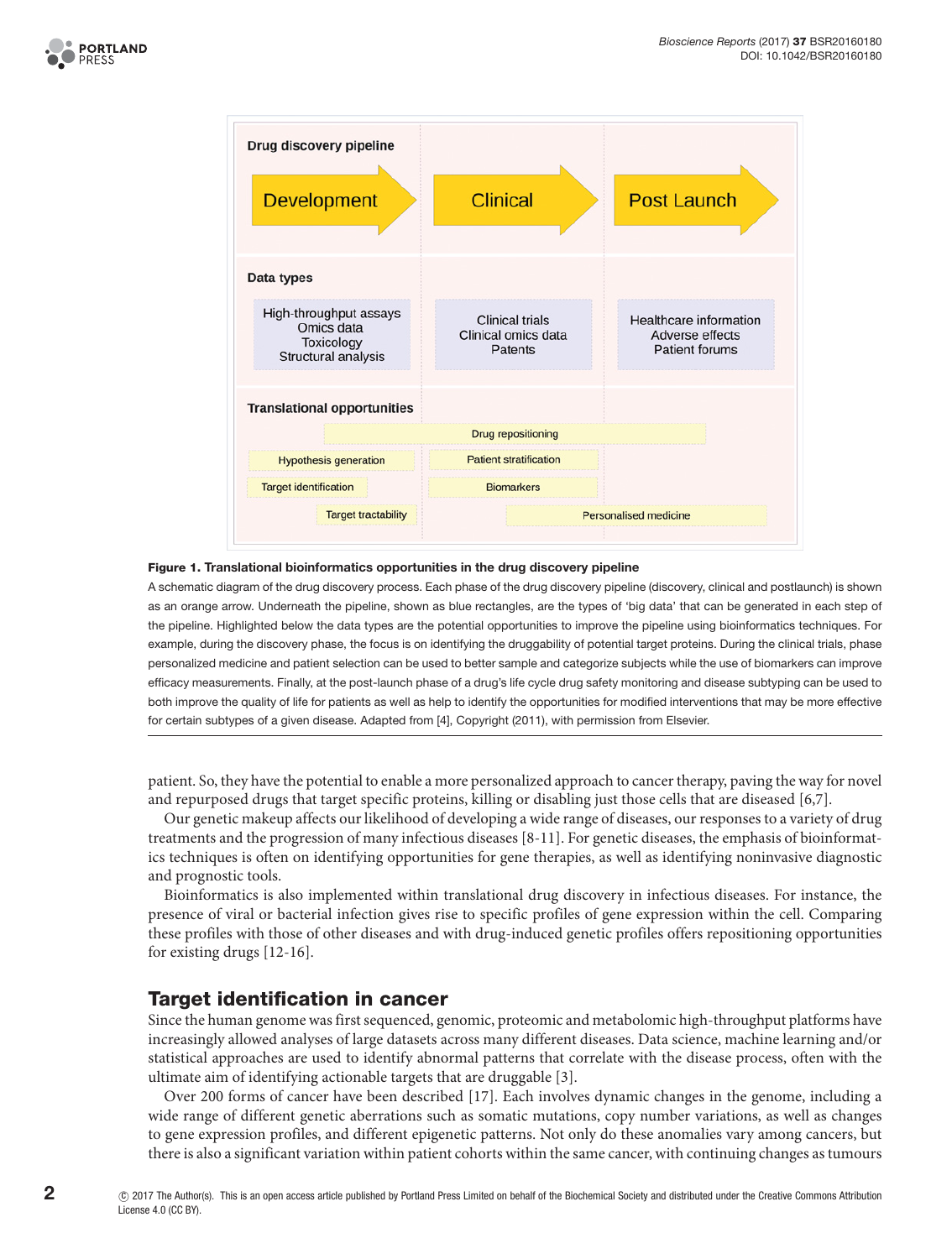

| Tool                  | Reference | <b>Comments</b>                                                                                                                                                                                                                      | <b>URL</b>                                            |
|-----------------------|-----------|--------------------------------------------------------------------------------------------------------------------------------------------------------------------------------------------------------------------------------------|-------------------------------------------------------|
| CHASM*                | $[27]$    | Probability that the mutation gives the cells a<br>selective survival advantage                                                                                                                                                      | http:<br>//wiki.chasmsoftware.org/index.php/Main_Page |
| Condel                | [28]      | Combines FATHMM, mutation assessor etc.                                                                                                                                                                                              | http://bq.upf.edu/fannsdb/                            |
| FATHMM <sup>*</sup>   | [29]      | Distinguishes between cancer promoting and<br>'neutral' germline polymorphisms using hidden<br>Markov models                                                                                                                         | http://fathmm.biocompute.org.uk/about.html            |
| Mutation<br>assessor* | $[30]$    | Based on evolutionary conservation of the<br>affected amino acid in protein homologues                                                                                                                                               | http://mutationassessor.org/r3/                       |
| Polyphen-2            | $[31]$    | Uses straightforward physical and comparative<br>considerations                                                                                                                                                                      | http://genetics.bwh.harvard.edu/pph2/                 |
| <b>SIFT</b>           | $[32]$    | Based on sequence homology and the physical<br>properties of amino acids                                                                                                                                                             | http://sift.bii.a-star.edu.sq/                        |
| TransFIC*             | $[23]$    | Transforms functional impact scores provided by<br>other tools by taking into account the differences<br>in basal tolerance to germline single nucleotide<br>variants (SNVs) of genes that belong to different<br>functional classes | http://bq.upf.edu/transfic/home                       |

#### <span id="page-3-0"></span>Table 1 Bioinformatics resources to help identify the functional impact of mutations and tools designed to analyse cancer mutations\*

evolve, for instance when tumours develop resistance to specific drugs [\[18\]](#page-10-9). The complexity of these changes means that the application of bioinformatics techniques is often critical in identifying the type of cancer presented, with each characterized by a different molecular profile that requires a unique therapeutic strategy.

Within the field of cancer research, there are several large repositories storing multiplatform cancer data including the International Cancer Genomics Consortium (ICGC) [\[19\]](#page-10-10), the National Cancer Institute Genomics Data Commons (GDC) and The Cancer Gemome Atlas (TCGA) [\[17\]](#page-10-1). For example, the GDC [\[20\]](#page-10-11) provides curated storage for over 14,531 cases previously curated by the TCGA [\[17\]](#page-10-1), and this is expected to grow to over 30,000 cases with the inclusion of data from Foundation Medicine Inc.. The benefit of such resources is not only the access to raw sequencing data, but also the application of state of the art methods for generating high level data (e.g. mutation calls, structural variants etc.), that allow the first steps of analysis to be standardized for reproducibility as well as clinical data. It provides access to multiple 'omic' data types such as mRNA expression, somatic mutations, copy number variation and protein abundance.

Drawing this information together provides a better molecular characterization and understanding of the biological basis for diseases. The use of such 'big data' to search for novel drug targets splits into several key elements, including identifying the genes that are driving the cancer, and then determining which of these are actionable.

## Identification of genes that may be driving cancer

Within any tumour, only a minority of the genetic changes enable and drive the progression of the disease. The other mutations provide no growth advantage and are often described as passenger mutations. Vogelstein et al. [\[21\]](#page-10-12) identified approximately 140 potential genes that act as drivers of tumorigenesis. However, as the number of analyses grow so does the list of potentially significant driver genes [\[22\]](#page-10-13).

A number of methods have developed to separate true driver genes from the more commonly mutated passengers. One approach (e.g. MutSigCV [\[18\]](#page-10-9)) is to modify the putative mutation background rate to take in account the replication time of the DNA region and incorporating information about gene expression levels. In cancers with particularly high mutation rates, most genetic changes are incidental to the development of the cancer, so it is helpful to assess the functional impact of modifications. There are a number of existing algorithms that can help with this and these are outlined in [Table](#page-3-0) 1. These methods use a variety of approaches to predict the tolerance of amino acid substitutions (or indels) within the protein [\[23\]](#page-10-8) and several were specifically developed to assess the importance of particular missense mutations within cancer samples [\[23\]](#page-10-8). An alternative, powerful approach is to look at the events in a given genetic pathway. Results from such studies can be easier to interpret as they may suggest causal mechanisms relating to concepts such as inflammation or DNA damage response [\[24-26\]](#page-10-14).

#### Targeting oncogenes and tumour suppressor genes

Bioinformatics can not only help to identify genes that may drive cancer, but can also help to classify them, according to whether they must be activated (proto-oncogenes) [\[33\]](#page-10-15) or alternatively inactivated (tumour suppressor genes) before they cause harm. The patterns of mutations seen in these two classes of genes differ considerably and have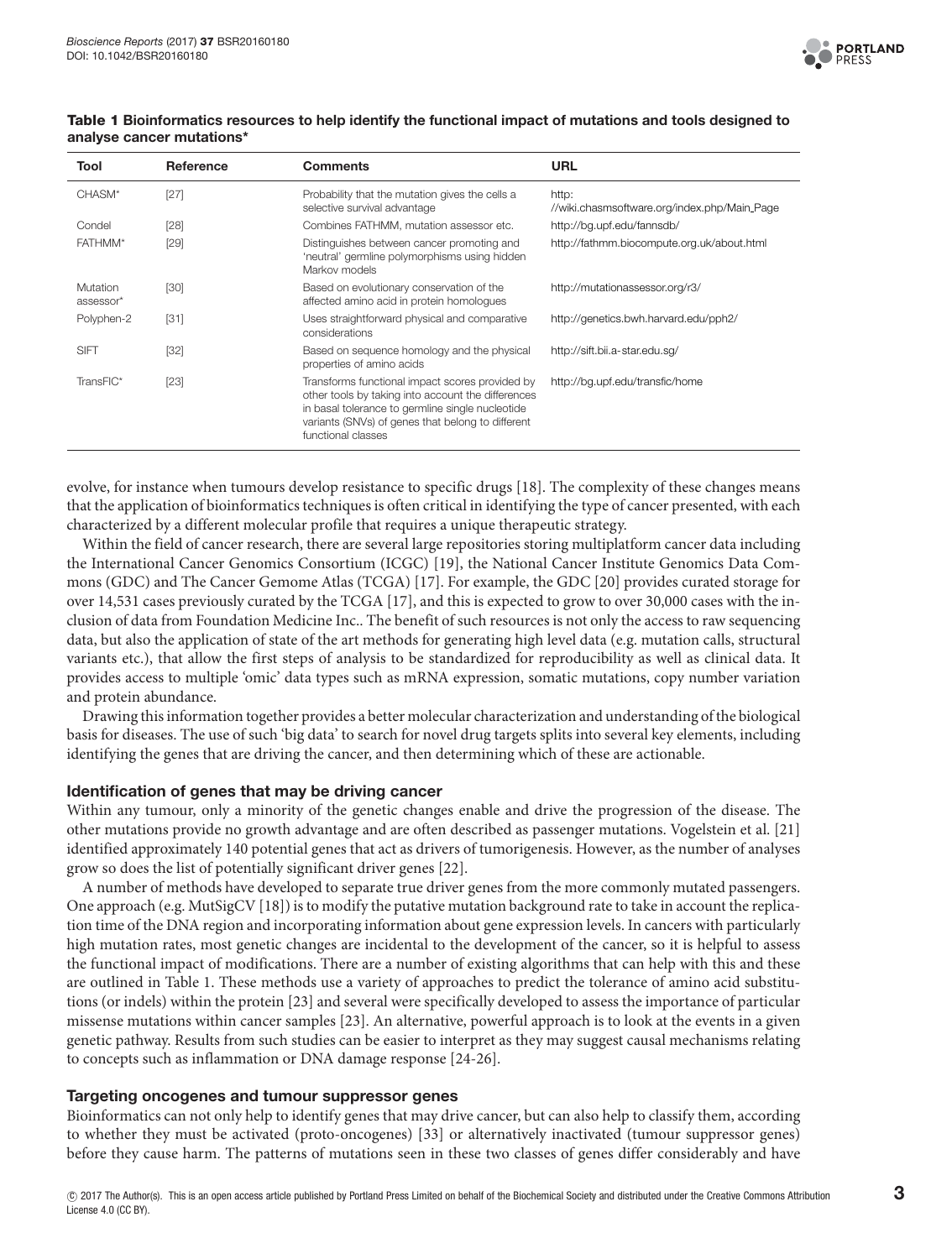been used to separate genes between these classes when the biological function of the protein product of the gene in a cancer setting is still unknown [\[34-36\]](#page-10-16).

Many targeted anticancer drugs work by directly inhibiting activated oncogenes, particularly proteins that contain protein kinase domains or proteins that are nuclear receptors [\[33,](#page-10-15)[37](#page-10-17)[,38\]](#page-10-18). For example, dabrafenib has been approved for the treatment of late-stage melanoma, and targets the constitutively activated kinase oncogene BRAF V600E. Whereas cetuximab, panitumumab, gefitinib and erlotinib are the licensed inhibitors of the EGFR tyrosine kinase and crizotinib is an ALK inhibitor, all of which are licensed for the treatment of lung cancer [\[39-42\]](#page-10-19).

A substantively different approach is needed to provide therapies aimed at controlling the damage done by inactivated tumour suppressor genes. It is not usually feasible to repair the protein products of these genes, if they are inactivated by truncation, although there are on-going attempts to reactivate or restore function to a small subset of p53 missense mutant proteins [\[43\]](#page-11-0). While targeting a tumour suppressor gene, it is now becoming common to look for a synthetically lethal partner gene that can be drugged. Two genes are said to be synthetically sensitive or lethal (SSL) if the function of either gene can be disrupted without causing cell death, while alterations in both genes cause cell death [\[44\]](#page-11-1). By drugging synthetic lethal partners, it is possible to target only those cells that have the mutation while leaving normal cells viable [\[45,](#page-11-2)[44\]](#page-11-1).

Genes involved in the DNA damage response are prime candidates for synthetically lethal interactions as there are multiple complementary pathways for repairing DNA [\[46\]](#page-11-3). The best example of the therapeutic exploitation of SSLs is the pharmaceutical inhibition of PARP1 [\[47\]](#page-11-4), a key enzyme in single-strand break repair (SSBR), which is SSL with genetic defects in the BRCA1, BRCA2 or PALB2 homologous recombination (HR) proteins observed in hereditary breast, ovarian, pancreatic and prostate cancers. The furthest progressed PARP inhibitor, olaparib (AZD-2281), was approved by the EMA and the FDA in late 2014 for BRCA-mutated advanced ovarian cancer patients [\[48\]](#page-11-5) and is in further clinical trials for a variety of other SSBR-deficient cancers.

## Targeting genes in genetic disorders

Genetic disorders are generally caused by genetic variants that ultimately induce a detrimental change in protein function within the cell. Genome-wide association studies (GWAS) are undertaken to statistically associate the presence of particular genetic variations with the onset of disease. Early GWAS, based on linear regression models, were successful at identifying Mendelian traits [\[49-52\]](#page-11-6) and disorders that are highly heritable such as coeliac disease [\[53\]](#page-11-7) and type-1 diabetes [\[54](#page-11-8)[,55\]](#page-11-9).

Gene therapies offer a potential way to translate the results from GWAS into new treatments. Early successes were reported in 2000 for a gene therapy to treat X-linked severe combined immunodeficiency (SCID-X1). However, other gene therapy trials were placed on hold following cancers caused by insertional mutagenesis associated with the gene vectors used. More modern vectors have improved safety features, new trials have started [\[56\]](#page-11-10), and ADA-SCID gene therapy was endorsed by the European Medicines Agency in June 2016 [\[57\]](#page-11-11).

GWAS are now frequently employed to identify rare variants that contribute to multifactorial diseases, but it is harder to identify the relevance of their significance. This is because there are complex confounding factors in the relationships among individuals, and the relationships among the mutation loci [\[58](#page-11-12)[,59\]](#page-11-13). GWAS have not directly identified the existing drug targets for a disease. However, Cao and Moult [\[60\]](#page-11-14) suggest that new targets will be discovered using GWAS, by combining the techniques with protein interaction network data and machine learning.

Increasingly, the data from GWAS are being used as the starting point for a variety of different machine learning techniques. This work has potential within the clinic to provide noninvasive diagnostic tools. For example, diagnosis of coeliac disease traditionally requires exposure to the allergen gluten. However, Abraham and Inouye [\[54\]](#page-11-8) used genetic profiling to enable the noninvasive prediction of coeliac disease without recourse to gluten sensitivity testing. Results from 1390 GWAS have been brought together and re-annotated to provide GRASP, a database of over 6.2 million SNP–phenotype associations [\[61\]](#page-11-15).

Very occasionally, it is also possible to find the deletion of a gene that is associated with unusually good health. The 2010 Longevity Genes Study enabled Barzilai et al. [\[62\]](#page-11-16) to study the relationship between gene polymorphisms and age. In particular, longevity was found to be associated with a deletion at in the adiponectin (ADIPOQ) gene.

## Infectious diseases

There are many infectious diseases that have no effective treatment or where treatment is only effective for a subset of the patient population. Moreover, variants of diseases continue to emerge, threatening the progress already made [\[63\]](#page-11-17).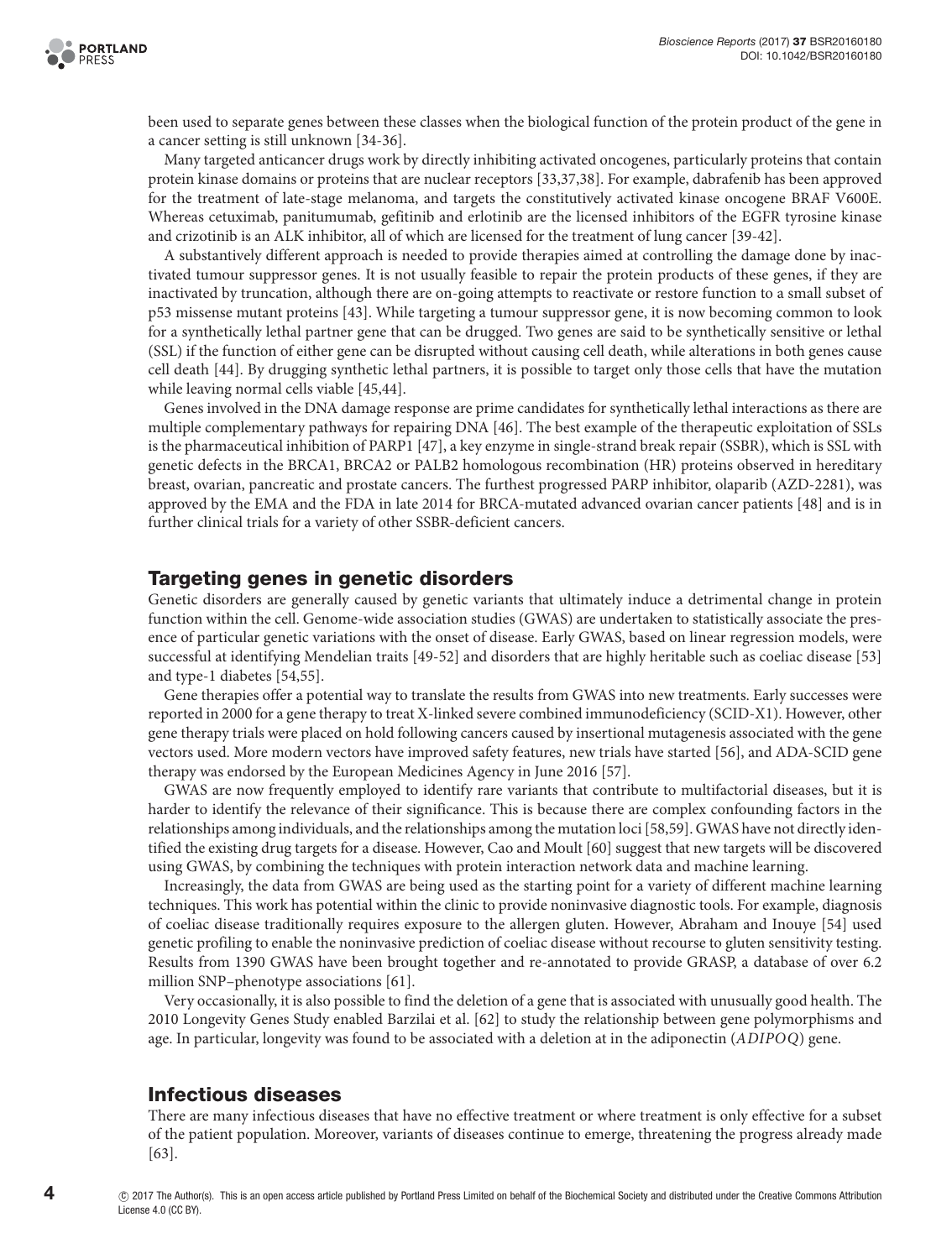

Several bioinformatics approaches have been used to stratify the patient populations. For example, GWAS have enabled researchers to identify subpopulations that have genetic variants associated with different patterns in disease progression [\[63](#page-11-17)[,64\]](#page-11-18). Alternatively, it is possible to map the gene expression profile that is associated with disease and compare it with pre-existing profiles that are associated with drugs [\[65\]](#page-11-19).

In 2015, a large GWAS by the Malaria Genomic Epidemiology Network found that approximately 33% protection against severe malaria is provided by genetic variants at a novel genetic locus, which is either in or close to genes encoding the production of glycophorins [\[66\]](#page-11-20). Therapies for infections such as HIV have been developed that target host factors [\[67\]](#page-11-21) and it is now hoped that the same approach can be taken to improve therapies for malaria [\[68\]](#page-11-22).

As well as enabling identification of differences between patients, 'omic' data can be used to identify distinguish related strains of viruses and bacteria, both by looking at evolution of the pathogen genomics, and by looking for changes in the metabolites that they express. For example, the variants of *Escherichia coli* found in the gut and urinary tract differ in the expression of two small molecules, yersiniabactin and salmochelin, that are known to support bacterial survival. Targeting the metabolic pathways or the strains that produce these molecules may provide a good strategy for preventing recurrent urinary tract infections [\[69\]](#page-11-23). Fontana et al. [\[70\]](#page-11-24) provided a useful overview of this large and growing area.

'Omic' data also provide a fast and cheap way of identifying drugs that have potential for repurposing. The publicly available Connectivity Map allows easy comparison of any gene expression profile against the expression profile generation by over 1300 compounds, most of which are drugs that have already been approved for other purposes. The program calculates a connectivity score, an assessment of the positive or negative correlation between gene expression signatures [\[13\]](#page-10-20). The later DMAP extends this search to over 289,571 chemical entities [\[71\]](#page-11-25). In 2010, Josset et al. [\[14\]](#page-10-21) identified antiviral agents that are broadly effective against influenza A, a virus noted for its genetic diversity. They reasoned that a viral infection could be treated by manipulating the cell environment away from the optimal conditions required for the viral life cycle [\[14\]](#page-10-21). This approach also has the potential to identify candidate small molecules to reverse or prevent the biological responses induced by ZIKV infection, which could have therapeutic benefits for ZIKV-infected individuals [\[15\]](#page-10-22). Alternative approaches looked for similarities between two diseases or two drugs by comparing the induced gene expression profiles [\[16\]](#page-10-23).

## Drug-based approaches

## Drug repositioning and open source drug discovery

Repositioned drugs, in which the preclinical and safety studies in humans have already been evaluated, enable a faster, cheaper and more efficient translation into the clinic [\[72\]](#page-11-26). The use of an existing drug for a new condition is not completely risk free and still requires a drug development phase [\[72,](#page-11-26)[73\]](#page-11-27). However, repositioning an already licensed drug can reduce the drug development cycle from 10 to 17 years to as short a time frame as 3–12 years [\[74\]](#page-11-28).

Iorio et al. [\[33\]](#page-10-15) mapped cancer-driven alterations on to human cancer cell lines allowed sensitivity testing with 265 existing drugs. The result of this work is the identification of a series of alterations that result in sensitivity and resistance to particular drugs, providing datasets that can act as a resource for researchers looking for therapeutic options for particular cancer subpopulations.

Data sharing, focused around a particular disease or a group of diseases, can also improve the efficacy of drug discovery and allow links to be made to other related conditions. For example, the Malaria Box provides open access to information on safety and effectiveness of compounds that kill malarial parasites in vitro, encouraging collaboration between academia and industry [\[75\]](#page-11-29). The resulting drug development programmes suggest that some of the compounds may have much wider therapeutic benefits against other pathogens and have led to the development of a wider initiative–the Pathogen Box [\[66\]](#page-11-20). A similar approach was taken by the TDR targets database that provides data and predicted druggability relating to tropical disease pathogens [\[76\]](#page-12-0).

## Target tractability

Bioinformatics techniques are also used to assess whether a target is 'druggable'. By carrying out such analyses in the early stages of drug discovery, it is possible to reduce the risk of project failure later on in the discovery process [\[77,](#page-12-1)[78\]](#page-12-2).

## Ligand-based druggability

Protein druggability is defined as the protein's ability to bind small drug-like molecules with high affinity. These interactions depend strongly on both ways in which the protein is folded in space and other physical attributes of the protein such as the distribution of charge. The structure of the small 'drug-like molecule' is equally important. An ideal drug should be able to be orally administered in small quantities. Thus, as well as being potent, the drug should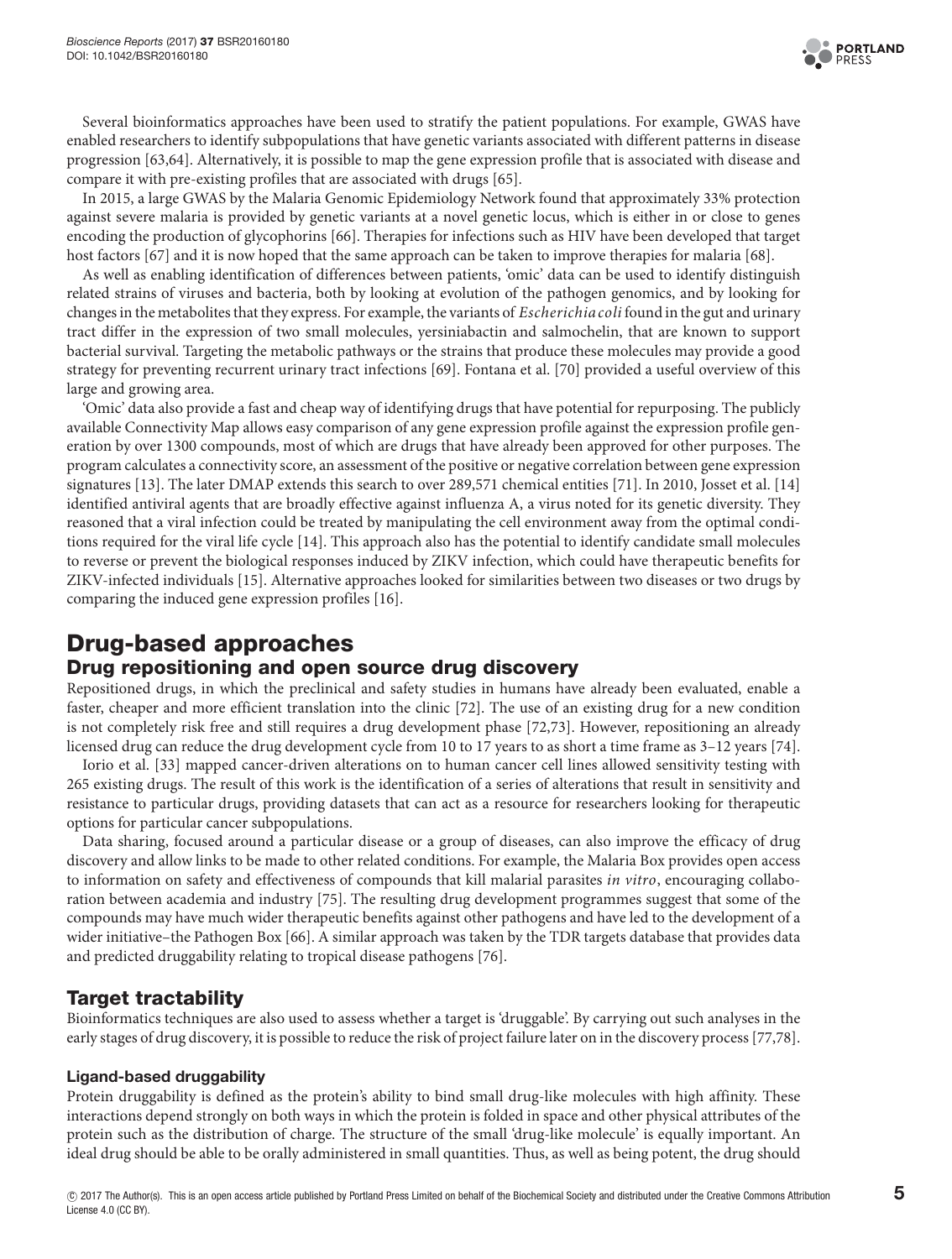

#### Table 2 Properties of small molecule drug-like compounds

#### Lipinkski's rule of 5 [\[80\]](#page-12-3)

- <span id="page-6-0"></span>- Molecular weight  $\leqslant$  500
- $-$  logP  $\leq 5$
- Hydrogen bond donors  $\leqslant 5$
- Hydrogen bond acceptors (all N and O atoms)  $\leqslant$  10
- Further considerations [\[81\]](#page-12-4)

 $-$  PSA  $\leq$  140 A<sup>2</sup>

 $-$  Rotatable bonds  $\leq 10$ 

successfully cross both the intestinal and cell membranes, be transportable through the blood, diffuse quickly and excreted successfully. Potential drugs that do not have these pharmacokinetic properties are a big factor of overall attrition rates [\[79\]](#page-12-5). These properties are well expressed and quantified in Lipinski's 'rule of 5' (see [Table 2\)](#page-6-0) [\[80\]](#page-12-3), and this can be improved by putting in place further restrictions on the polar surface area (PSA) and the number of rotatable bonds [\[81\]](#page-12-4).

Introduced in 2002, the concept of the 'druggable genome' identified the genes within the human genome that coded for proteins that could be modulated by small drug-like proteins [\[82\]](#page-12-6). This bioinformatics analysis evaluated the 'druggability' in all human proteins by calculating their sequence identity to known therapeutic targets and predicted that less than 10% of the human proteome was druggable [\[82\]](#page-12-6). Of these targets, only 10% are then associated with an FDA-approved drug. The Illuminating the Druggable Genome (IDG) program aims to provide comprehensive access to data on these protein targets in order to stimulate research [\[38\]](#page-10-18).

The ability of a protein to bind drug-like compounds can be assessed by analysing the chemical qualities of known inhibitors or predicted through virtual screening and docking of inhibitors on these proteins [\[83\]](#page-12-7). The CanSAR database [\[84\]](#page-12-8) provides a ligand-based druggability scores for human proteins estimated from the chemical properties and bioactivity parameters of small molecule compounds deposited in the ChEMBL database [\[85\]](#page-12-9). The score is derived from the affinity, diversity, ligand efficiency and other qualities of all compounds tested against both the target and all its family members [\[84\]](#page-12-8).

Where enzymes have similar ligand-binding profiles, this can indicate that they have similar function. For example, the family of cytochrome P450 enzymes (P450s) play important roles in Mycobacterium tuberculosis. Using fragment screening, Kavanagh et al. [\[86\]](#page-12-10) identified similarities in the ligand-binding profile of CYP121A1, which is known to be important for M. tuberculosis viability, and the orphan enzyme CYP144A1. An assessment of the similarities and differences in binding between the two enzymes provides insight into both the function of the enzyme and potential inhibitors [\[86\]](#page-12-10).

Hajduk et al. [\[87\]](#page-12-11) experimentally showed that the druggability of a binding site is related to its ability to bind small ligands. The same principles were then applied *in silico* by a virtual screen of over 11,000 fragments on 152 protein-binding sites. This work demonstrated that a small ligand based virtual screen can be effective at predicting druggability of protein-binding sites [\[88\]](#page-12-12).

#### Structure-based druggability

Knowing the 3D structure of a target protein greatly assists small molecule drug discovery, enabling analysis of the druggability of each protein pocket, virtual docking with small molecules and comparison of similar proteins [\[89\]](#page-12-13). Structure-based druggability calculations starts with a crystallographic or modelled 3D structure. All the ligand-binding sites on the surface of the protein are identified and the probable druggability of each pocket is assessed based on physicochemical parameters such as size, shape and hydrophobicity. Results from these tools correlate well with predictions from NMR screens of fragment libraries [\[87](#page-12-11)[,90\]](#page-12-14) and drug discovery projects are more likely to fail if they target proteins that have only low scoring pockets [\[91\]](#page-12-15).

Methods for identifying pockets either assume that the 3D protein structure is static, employ energy-based algorithms or use molecular dynamics simulations [\[92\]](#page-12-16). These techniques have been reviewed [\[93-95\]](#page-12-17) and the main algorithms that search for binding pockets have been summarized by Villoutreix and colleagues [\[95\]](#page-12-18). The druggability of each pocket is then assessed by calculating properties such as hydrophobicity, volume, amino acid composition and electrostatics, and then using these features to train a machine learning model on validated drug binding/not drug-binding pockets [\[90,](#page-12-14)[96-99\]](#page-12-19). Some of these programmes are automated and score binding pockets on the likelihood of their druggability. An overview of these automated druggability assessment methods is summarized in [Table 3.](#page-7-0) [Figure 2](#page-7-1) demonstrates the potential to drug the bromodomains BRD1 and TRIM24 using DoGSiteScorer.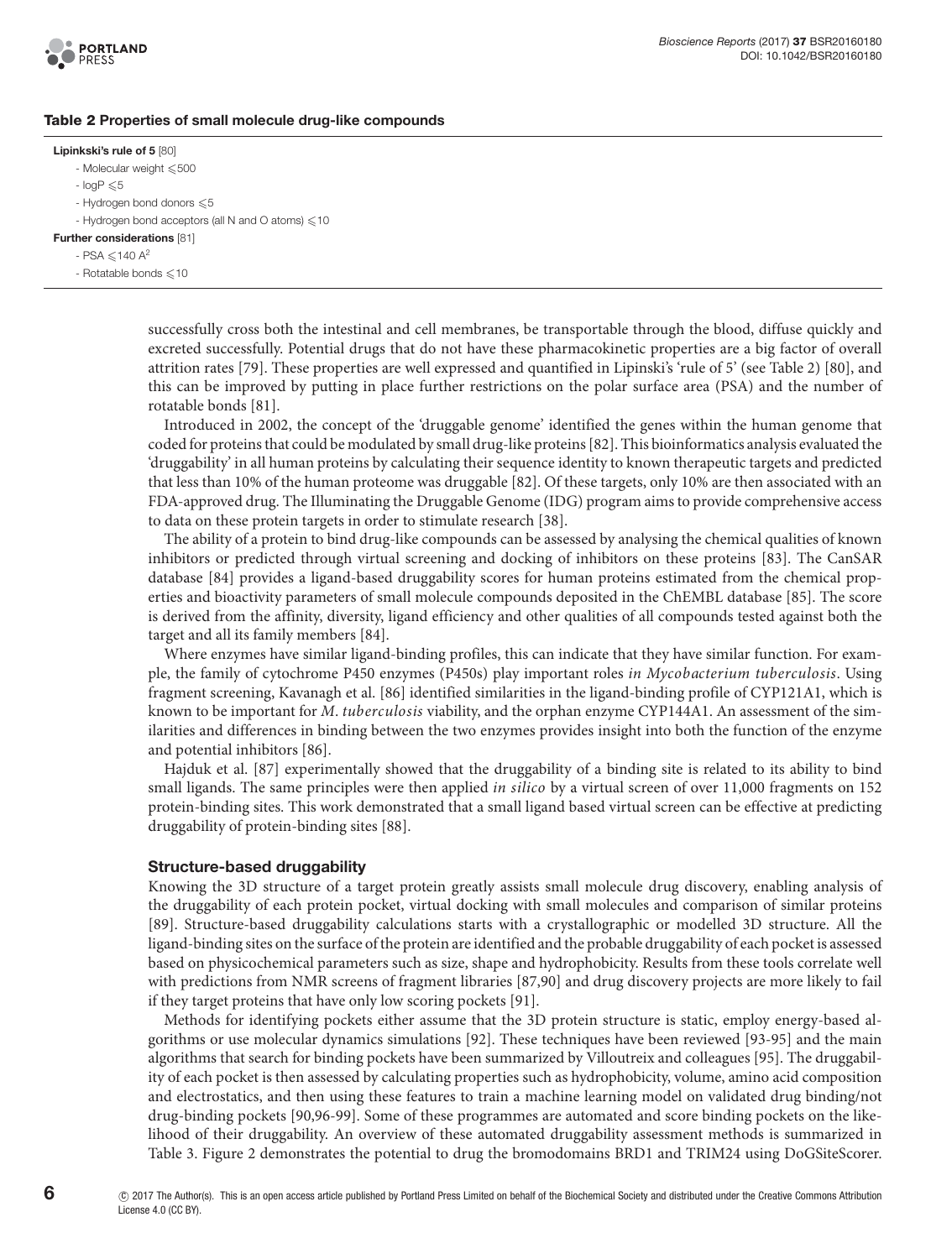

| <b>Name</b>          | <b>References</b> | Pocket search method                                            | <b>Druggability score</b>            |                                                                         |
|----------------------|-------------------|-----------------------------------------------------------------|--------------------------------------|-------------------------------------------------------------------------|
|                      |                   |                                                                 | <b>Function</b>                      | <b>Descriptors</b>                                                      |
| fPocket              | [92]              | Geometric criteria based on<br>distance to predetermined points | Partial least square analysis        | Hydrophobicity, normalized polarity<br>and local hydrophobicity density |
| <b>DoGSiteScorer</b> | [100]             | Geometric criteria based on 3D<br>image enhancement techniques  | Support vector machine               | Depth, volume and relative number<br>or apolar amino acids              |
| SiteMap              | [101]             | Geometric and energetic criteria<br>on 3D grids                 | Weighted sum of three<br>descriptors | Hydrophilicity, degree of enclosure,<br>number of site points           |

#### <span id="page-7-0"></span>Table 3 Programs that can be used to calculate structure-based druggability



#### <span id="page-7-1"></span>Figure 2. Prediction of druggable pockets in bromodomains

The acetyl-lysine (KAc) binding pockets of two human bromodomains were identifed by DoGSiteScorer. (A) shows the non-druggable KAc binding site of the bromodomain from TRIM24 (PDB: 2YYN A) (druggability score =0.49). (B) shows the druggable KAc binding site of the bromodomain from BRD1 (PDB: 3RCW A) (druggability score =0.68). A score greater than 0.50 is indicative of a druggable pocket [\[102\]](#page-12-22).

Although the proteins appear indistinguishable to the eye, nevertheless the analysis identifies that BRD1 has a bromodomain-binding pocket (shown as a mesh) more likely to bind a small molecule.

Understanding the resemblance between binding pockets can aid in the design of target selective compounds, preventing mistakes in assigning druggability. To aid this understanding, a number of tools have been developed that compare protein-binding sites by representing binding sites through specific features [\[95,](#page-12-18)[103,](#page-12-23)[104\]](#page-12-24). Computational druggability investigations have also been undertaken to compare and contrast the druggability of binding sites such as bromodomains that have a similar function [\[105-108\]](#page-12-25).

### Network-based druggability

A number of different networks have been built to represent molecular interactions including drug–target, drug–drug, drug–disease, protein–protein, transcriptional and signalling networks (for an example, see [Figure 3\)](#page-8-0). Features from these networks can then be used to train machine learning models with a large number of aims. These range from characterizing drug targets and identifying potential new uses for existing drugs, to predicting the response of patient subpopulations to drug treatments [\[109-112\]](#page-13-0). Similarly, Napolitano et al. [\[113\]](#page-13-1) used machine learning to predict the therapeutic class of FDA-approved compounds with repositioning in mind.

Computational drug repositioning in this way is only possible because of the breadth of publicly available big data sources that integrate pharmacological, genomic, phenotypic, chemical and clinical information (e.g. Drug Bank [\[115\]](#page-13-2), ClinicalTrials.gov [\[116\]](#page-13-3), PharmGKB [\[117\]](#page-13-4) or PubChem [\[118\]](#page-13-5)) and contine advances in text mining. Many of these tools and networks rely on the semiautomatic identification of links among genomic data, specific molecular pathways and phenology. The development of gene ontological terms has been of particular importance [\[119\]](#page-13-6) as have advances in text mining approaches. These have recently been reviewed by Gonzalez et al. [\[120\]](#page-13-7). Useful resources for protein–protein and genetic interactions are set out in [Table](#page-8-1) 4.

## Patient stratification and personalized medicine

Next generation sequencing and other'omic' technologies are enabling better identification of a wide range of diseases, which will eventually lead to targeted therapies and personalized medicines. Personalized medicine can be used not only in cancer and long-term disorders, but also in infectious diseases.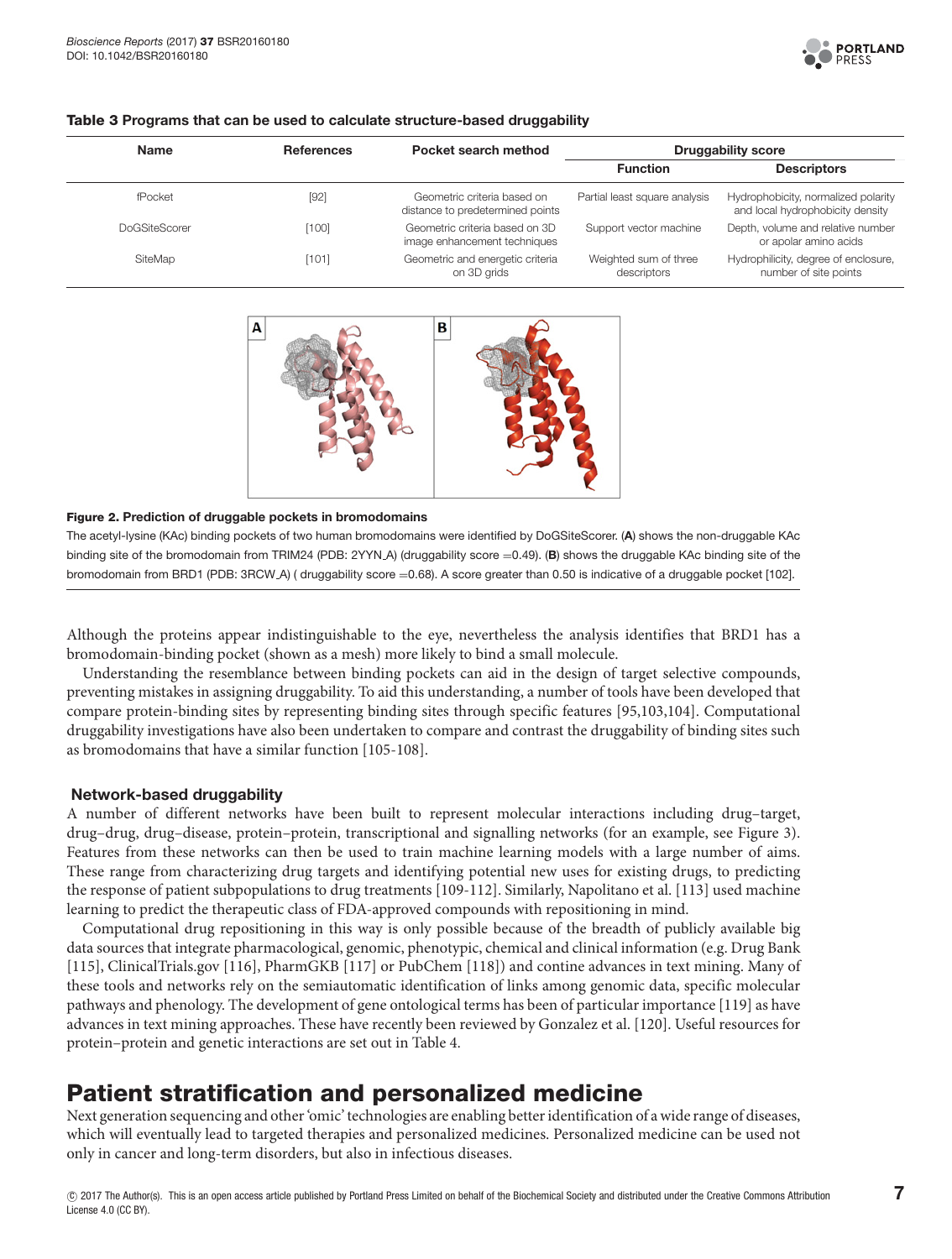



#### <span id="page-8-0"></span>Figure 3. Druggable targets in the DNA damage response

This illustrates the protein–protein interaction network of proteins (derived from the STRING database [\[114\]](#page-13-8)) involved in the DNA damage response as described in [\[46\]](#page-11-3). Each protein is shown as a node/circle with the interaction described as a connecting line. The network is labelled by some of the DDR processes: HR; UR, ubiquitin response; FA, Fanconi anaemia; NER, nucleotide excision repair, CS, chromosome segregation; CR, chromatin remodelling. Nodes coloured dark green indicate a protein for which these is a licenced drug, light green nodes indicate that the protein is a target of a drug in clinical trials. Pink nodes indicate that a protein is predicted to be druggable as it has the features of a good drug target. Each of these proteins have been predicted to be druggable by the at least two of the druggability methods (ligand, structure and network) provided by the canSAR database [\[84\]](#page-12-8). Adapted from Supplementary Information (fgure) S15 [\[46\]](#page-11-3). .

| <b>Database</b>        | <b>References</b>                     | <b>Description</b>                                                                               | <b>URL</b>                                                                                         |
|------------------------|---------------------------------------|--------------------------------------------------------------------------------------------------|----------------------------------------------------------------------------------------------------|
| <b>BioGRID</b>         | Chatr-Aryamontri et al. [121]         | Repository of curated genetic and<br>physical interaction data                                   | https://thebiogrid.org                                                                             |
| <b>STRING</b>          | Szklarczyk et al. [122]               | Protein-protein interaction data for a wide https://string-db.org<br>range of organisms          |                                                                                                    |
| <b>IntAct</b>          | Hermiakob et al. [123]                | Molecular interaction database derived<br>from literature curation or direct user<br>submissions | http://www.ebi.ac.uk/intact/                                                                       |
| Syn-lethality database | Li et al. [124]                       | for synthetic lethal related research                                                            | Cross referenced and annotated resource http://ntu.edu.sq/home/zhengjie/software/<br>Syn-Lethality |
| SynLethDB              | Guo, Liu and Zheng [125]              | on selective and sensitive anticancer drug<br>targets                                            | Database of genetic interactions focused http://histone.sce.ntu.edu.sq/SynLethDB/                  |
| Slorth!                | Benstead-Hume and Pearl [unpublished] | Genetic interaction data with a focus on<br>orthologues and conserved interactions               | http://rails.biochem.susx.ac.uk:4000                                                               |

<span id="page-8-1"></span>

One of the best known examples of patient stratification currently used in the clinic is the analysis of biomarkers for patients with breast cancer. There already exists tests and endocrine therapies for patients testing positive for elevated levels of HER2, oestrogen or progesterone and these complement chemotherapy, radiation therapy and surgery, the current standard-of-care in cancer treatment [\[126\]](#page-13-14). This type of characterzation is also being developed for other cancers enabling the identification of patient cohorts with similar therapeutic needs and potential outcomes. This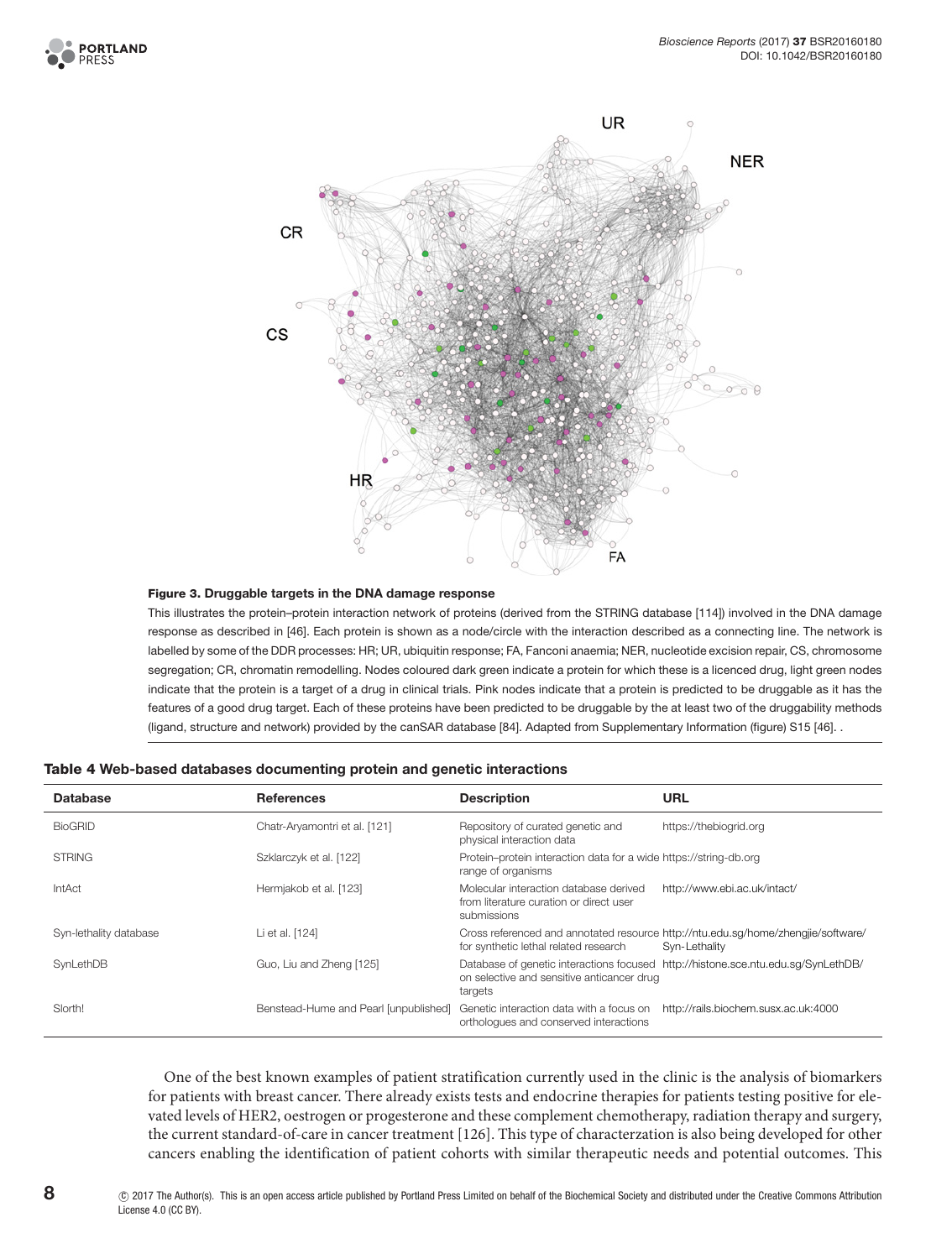

approach can also reduce the use of aggressive therapies where they are not warranted. Hoadley et al. [\[127\]](#page-13-15) divided the heterogeneous population of tumours into clinically and biologically meaningful subtypes using the similarity of molecular profiles. Rubio-Perez et al. [\[128\]](#page-13-16) developed a pan-cancer strategy for therapy based on identifying alterations in driver genes. While only 5.9% of the tumours were treatable using approved drugs following the clinical guidelines, up to 40.2% could benefit from repurposing existing drugs [\[128\]](#page-13-16). A number of other teams have focused on specific common cancers [\[129-131\]](#page-13-17)

Patient stratification can also be applied to infectious diseases, where patient response to treatment can have a strong genetic component. The 2009 GWAS of patient response to treatment for the hepatitis C virus (HCV) found that a genetic polymorphism near the IL28B gene makes a significant difference to patients' response to pegylated interferon  $\alpha$  plus ribavirin [\[132\]](#page-13-18). Genotyping people with HCV is now common when determining treatment options [\[133\]](#page-13-19).

## **Discussion**

The large amount of data generated directly by the drug discovery process that have become publicly available (e.g. ChEMBL), combined with the disease-based data provided by large consortia (e.g. GDC) mean that there has been an explosion of computational approaches linking chemical and disease data. Innovative bioinformatics approaches are already having an impact on the discovery, preclinical and clinical phases of the drug discovery process.

However, the challenges faced by the pharmaceutical industry means that it is becoming crucial to further invest in the bioinformatics resources required to support and expedite translational drug discovery. Approaches include: the development of databases and data warehouses that can archive, maintain and integrate large amounts of drug discovery and biomedical data currently being generated; the development of robust algorithms to enable the analysis of large and complex datasets; development of tools to enable experimental drug discovery for scientists to easily access and interpret these data; formal and informal networking tools such as Biostars that enable bioinformaticians to link up and learn from one another [\[134\]](#page-13-20).

These type of endeavours will enable a better understanding of how we can use genomics and other 'omic' approaches to classify disease, improve diagnoses and inform new approaches to drug repositioning. They will allow us to identify disease biomarkers and genetic variants which correlate well with patient outcomes, and use them to improve therapeutic strategies.

## Competing interests

The authors declare that there are no competing interests associated with the manuscript.

## Abbreviations

DDR, DNA damage response; GDC, Genomics Data Commons; GWAS, genome-wide association studies; HCV, hepatitis C virus; HR, homologous recombination; PSA, polar surface area; SSBR, single-strand break repair; SSL, synthetically sensitive or lethal; TCGA, The Cancer Genome Atlas.

## References

- <span id="page-9-0"></span>1 Paul, S.M., Mytelka, D.S., Dunwiddie, C.T., Persinger, C.C., Munos, B.H., Lindborg, S.R. et al. (2010) How to improve R &D productivity: the pharmaceutical industry's grand challenge. Nat. Rev. Drug Discov. 9, 203–214
- <span id="page-9-1"></span>2 Kola, I. and Landis, J. (2004) Can the pharmaceutical industry reduce attrition rates? Nat. Rev. Drug Discov. 3, 711–715
- <span id="page-9-2"></span>3 Loging, W., Harland, L. and William-Jones, B. (2007) High-throughput electronic biology: mining information for drug discovery. Nat. Rev. Drug Discov. 6, 220–230
- <span id="page-9-4"></span>4 Buchan, NS., Rajpal, DK., Webster, Y., Alatorre, C., Gudivada, RC., Zheng, C., Sanseau, P. and Koehler, J. (2011) The role of translational bioinformatics in drug discovery.. Drug Discov. Today 16, 426–34, doi:21402166
- <span id="page-9-3"></span>5 van Driel, M.A. and Brunner, H.G. (2006) Bioinformatics methods for identifying candidate disease genes. Hum. Genomics 2, 429–432
- <span id="page-9-5"></span>6 Zhang, J., Yang, P.L. and Gray, N.S. (2009) Targeting cancer with small molecule kinase inhibitors. Nat. Rev. Cancer 9, 28–39
- <span id="page-9-6"></span>7 Lee, H., Yoon, N.E. and Jung, B.H. (2017) Metabolomics study of cancer targeting small molecule kinase inhibitors in cell culture. Drug Metab. Pharmacokinet. 32, S77
- <span id="page-9-7"></span>8 Malaria Genomic Epidemiology Network (2015) A novel locus of resistance to severe malaria in a region of ancient balancing selection. Nature 526, 253–257
- 9 Wellcome Trust Case Control Consortium (2007) Genome-wide association study of 14,000 cases of seven common diseases and 3,000 shared controls. Nature 447, 661–678, doi:10.3410/f.1087106.540084
- 10 Ge, D., Fellay, J., Thompson, A.J., Simon, J.S., Shianna, K.V., Urban, T.J. et al. (2009) Genetic variation in IL28B predicts hepatitis C treatment-induced viral clearance. Nature 461, 399–401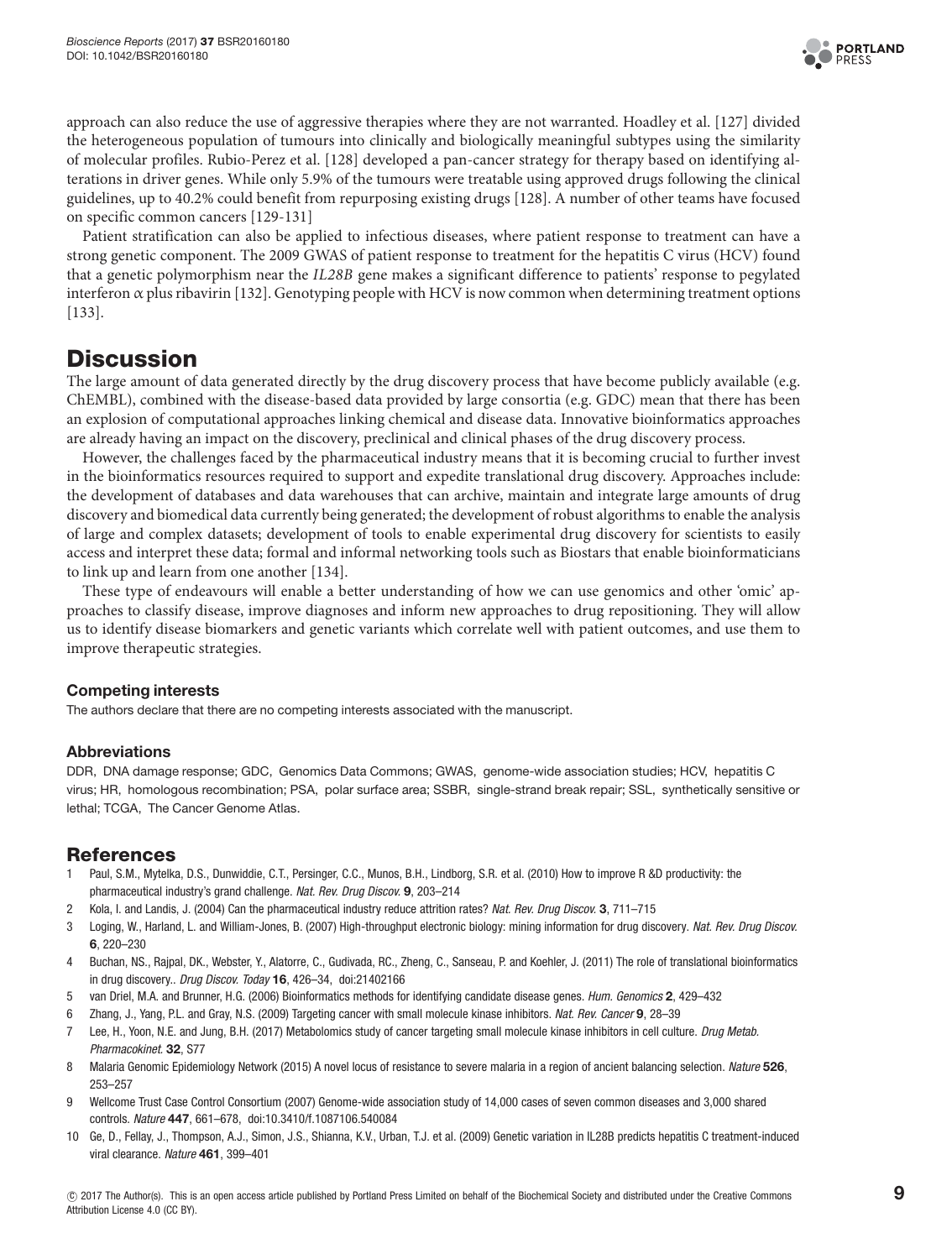

- 11 Arcanjo, A.C., Mazzocco, G., de Oliveira, S.F., Plewczynski, D. and Radomski, J.P. (2014) Role of the host genetic variability in the influenza A virus susceptibility. Acta Biochim. Pol. 61, 403-419
- <span id="page-10-0"></span>12 Piñero, J., Janet, P., Àlex, B., Núria, Q.-R., Alba, G.-S., Jordi, D.-P. et al. (2016) DisGeNET: a comprehensive platform integrating information on human disease-associated genes and variants. Nucleic Acids Res. 45, D833–D839
- <span id="page-10-20"></span>13 Lamb, J. (2007) The connectivity map: a new tool for biomedical research. Nat. Rev. Cancer 7, 54–60
- <span id="page-10-21"></span>14 Josset, L., Textoris, J., Loriod, B., Ferraris, O., Moules, V., Lina, B. et al. (2010) Gene expression signature-based screening identifies new broadly effective influenza a antivirals. PLoS ONE 5, doi:10.1371/journal.pone.0013169
- <span id="page-10-22"></span>15 Zhang, F., Hammack, C., Ogden, S.C., Cheng, Y., Lee, E.M., Wen, Z. et al. (2016) Molecular signatures associated with ZIKV exposure in human cortical neural progenitors. Nucleic Acids Res. 44, 8610–8620
- <span id="page-10-23"></span>16 Li, J., Zheng, S., Chen, B., Butte, A.J., Swamidass, S.J. and Lu, Z. (2016) A survey of current trends in computational drug repositioning. Brief. Bioinform. 17, 2–12
- <span id="page-10-1"></span>17 Tomczak, K., Czerwińska, P. and Wiznerowicz, M. (2015) The Cancer Genome Atlas (TCGA): an immeasurable source of knowledge. Contemp. Oncol. (Pozn.) 19, A68–A77
- <span id="page-10-9"></span>18 Lawrence, M.S., Stojanov, P., Polak, P., Kryukov, G.V., Cibulskis, K., Sivachenko, A. et al. (2013) Mutational heterogeneity in cancer and the search for new cancer-associated genes. Nature 499, 214–218
- <span id="page-10-10"></span>19 Zhang, J., Baran, J., Cros, A., Guberman, J.M., Haider, S., Hsu, J. et al. (2011) International Cancer Genome Consortium Data Portal–a one-stop shop for cancer genomics data. Database (Oxford) 2011, bar026
- <span id="page-10-11"></span>20 Grossman, R.L., Heath, A.P., Ferretti, V., Varmus, H.E., Lowy, D.R., Kibbe, W.A. et al. (2016) Toward a shared vision for cancer genomic data. N. Engl. J. Med. 375, 1109–1112
- <span id="page-10-12"></span>21 Vogelstein, B., Papadopoulos, N., Velculescu, V.E., Zhou, S., Diaz, Jr, L.A. and Kinzler, K.W. (2013) Cancer genome landscapes. Science 339, 1546–1558
- <span id="page-10-13"></span>22 Tamborero, D., Gonzalez-Perez, A., Perez-Llamas, C., Deu-Pons, J., Kandoth, C., Reimand, J. et al. (2013) Comprehensive identification of mutational cancer driver genes across 12 tumor types. Sci. Rep. 3, 2650
- <span id="page-10-8"></span>23 Gonzalez-Perez, A., Deu-Pons, J. and Lopez-Bigas, N. (2012) Improving the prediction of the functional impact of cancer mutations by baseline tolerance transformation. Genome Med. 4, 89
- <span id="page-10-14"></span>24 Akavia, U.D., Litvin, O., Kim, J., Sanchez-Garcia, F., Kotliar, D., Causton, H.C. et al. (2010) An integrated approach to uncover drivers of cancer. Cell 143, 1005–1017
- 25 Pe'er, D. and Hacohen, N. (2011) Principles and strategies for developing network models in cancer. Cell 144, 864–873
- 26 Narayan, S., Bader, G.D. and Reimand, J. (2016) Frequent mutations in acetylation and ubiquitination sites suggest novel driver mechanisms of cancer. Genome Med. 8, 55
- <span id="page-10-2"></span>27 Wong, W.C., Kim, D., Carter, H., Diekhans, M., Ryan, M.C. and Karchin, R. (2011) CHASM and SNVBox: toolkit for detecting biologically important single nucleotide mutations in cancer. Bioinformatics 27, 2147-2148
- <span id="page-10-3"></span>28 González-Pérez, A. and López-Bigas, N. (2011) Improving the assessment of the outcome of nonsynonymous SNVs with a consensus deleteriousness score, Condel. Am. J. Hum. Genet. 88, 440-449
- <span id="page-10-4"></span>29 Shihab, H.A., Julian, G., Cooper, D.N., Stenson, P.D., Barker, G.L.A., Edwards, K.J. et al. (2012) Predicting the functional, molecular, and phenotypic consequences of amino acid substitutions using hidden Markov models. Hum. Mutat. 34, 57–65
- <span id="page-10-5"></span>30 Reva, B., Antipin, Y. and Sander, C. (2011) Predicting the functional impact of protein mutations: application to cancer genomics. Nucleic Acids Res. 39, e118
- <span id="page-10-6"></span>31 Adzhubei, I.A., Schmidt, S., Peshkin, L., Ramensky, V.E., Gerasimova, A., Bork, P. et al. (2010) A method and server for predicting damaging missense mutations. Nat. Methods 7, 248–249
- <span id="page-10-7"></span>32 Sim, N.-L., Kumar, P., Hu, J., Henikoff, S., Schneider, G. and Ng, P.C. (2012) SIFT web server: predicting effects of amino acid substitutions on proteins. Nucleic Acids Res. 40, W452–W457
- <span id="page-10-15"></span>33 Iorio, F., Knijnenburg, T.A., Vis, D.J., Bignell, G.R., Menden, M.P., Schubert, M. et al. (2016) A landscape of pharmacogenomic interactions in cancer. Cell 166, 740–754
- <span id="page-10-16"></span>34 Baeissa, H.M., Benstead-Hume, G., Richardson, C.J. and Pearl, F.M.G. (2016) Mutational patterns in oncogenes and tumour suppressors. Biochem. Soc. Trans. 44, 925–931
- 35 Vogelstein, B., Papadopoulos, N., Velculescu, V.E., Zhou, S., Diaz, Jr, L.A. and Kinzler, K.W. (2013) Cancer genome landscapes. Science 339, 1546–1558
- 36 Baeissa, H., Benstead-Hume, G., Richardson, C.J. and Pearl, F.M.G. (2017) Identification and analysis of mutational hotspots in oncogenes and tumour suppressors. Oncotarget 8, 21290-21304
- <span id="page-10-17"></span>37 Shawver, L.K., Slamon, D. and Ullrich, A. (2002) Smart drugs: tyrosine kinase inhibitors in cancer therapy. Cancer Cell 1, 117-123
- <span id="page-10-18"></span>38 Nguyen, D.-T., Mathias, S., Bologa, C., Brunak, S., Fernandez, N., Gaulton, A. et al. (2017) Pharos: collating protein information to shed light on the druggable genome. Nucleic Acids Res. 45, D995-D1002
- <span id="page-10-19"></span>39 Thatcher, N., Chang, A., Parikh, P., Rodrigues Pereira, J., Ciuleanu, T., von Pawel, J. et al. (2005) Gefitinib plus best supportive care in previously treated patients with refractory advanced non-small-cell lung cancer: results from a randomised, placebo-controlled, multicentre study (Iressa Survival Evaluation in Lung Cancer). Lancet 366, 1527-1537
- 40 Shepherd, F.A., Rodrigues Pereira, J., Ciuleanu, T., Tan, E.H., Hirsh, V., Thongprasert, S. et al. (2005) Erlotinib in previously treated non-small-cell lung cancer. N. Engl. J. Med. 353, 123–132
- 41 Stinchcombe, T.E. and Socinski, M.A. (2008) Gefitinib in advanced non-small cell lung cancer: does it deserve a second chance? Oncologist 13, 933–944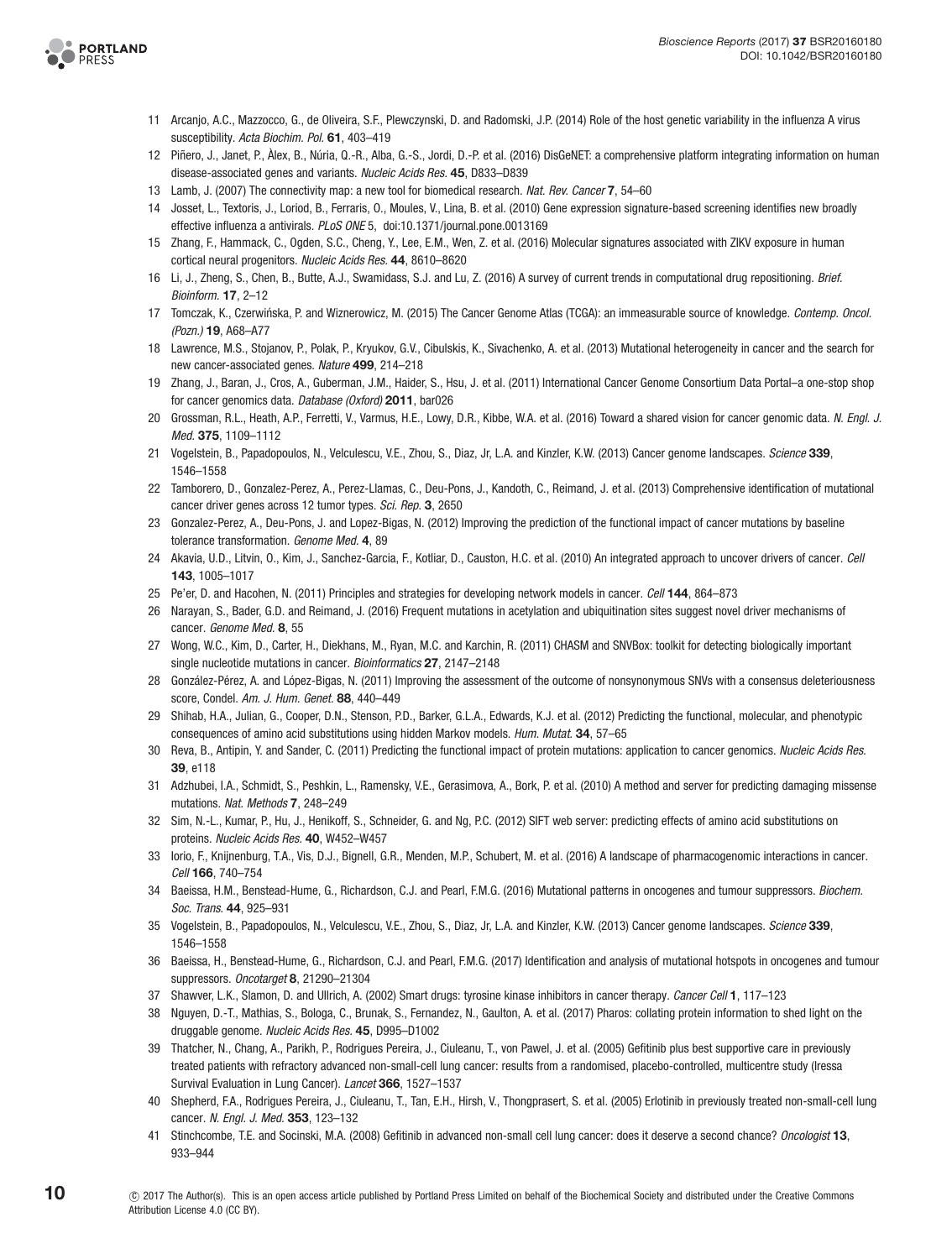

- 42 Lindeman, N.I., Cagle, P.T., Beasley, M.B., Chitale, D.A., Dacic, S., Giaccone, G. et al. (2013) Molecular testing guideline for selection of lung cancer patients for EGFR and ALK tyrosine kinase inhibitors: guideline from the College of American Pathologists, International Association for the Study of Lung Cancer, and Association for Molecular Pathology. J. Mol. Diagn. 15, 415–453
- <span id="page-11-0"></span>43 Khoo, K.H., Verma, C.S. and Lane, D.P. (2014) Drugging the p53 pathway: understanding the route to clinical efficacy. Nat. Rev. Drug Discov. 13, 217–236
- <span id="page-11-1"></span>44 Hartwell, L.H., Szankasi, P., Roberts, C.J., Murray, A.W. and Friend, S.H. (1997) Integrating genetic approaches into the discovery of anticancer drugs. Science 278, 1064–1068
- <span id="page-11-2"></span>45 Kaelin, Jr, W.G. (2005) The concept of synthetic lethality in the context of anticancer therapy. Nat. Rev. Cancer 5, 689-698
- <span id="page-11-3"></span>46 Pearl, L.H., Schierz, A.C., Ward, S.E., Al-Lazikani, B. and Pearl, F.M.G. (2015) Therapeutic opportunities within the DNA damage response. Nat. Rev. Cancer 15, 166–180
- <span id="page-11-4"></span>47 Brown, J.S., Kaye, S.B. and Yap, T.A. (2016) PARP inhibitors: the race is on. Br. J. Cancer 114, 713-715
- <span id="page-11-5"></span>48 Kim, G., Ison, G., McKee, A.E., Zhang, H., Tang, S., Gwise, T. et al. (2015) FDA approval summary: olaparib monotherapy in patients with deleterious germline BRCA-mutated advanced ovarian cancer treated with three or more lines of chemotherapy. Clin. Cancer Res. 21, 4257-4261
- <span id="page-11-6"></span>49 Klein, R.J. (2005) Complement factor H polymorphism in age-related macular degeneration. Science 308, 385-389
- 50 Yamazaki, K., McGovern, D., Ragoussis, J., Paolucci, M., Butler, H., Jewell, D. et al. (2005) Single nucleotide polymorphisms in TNFSF15 confer susceptibility to Crohn's disease. Hum. Mol. Genet. 14, 3499–3506
- 51 Duerr, R.H., Taylor, K.D., Brant, S.R., Rioux, J.D., Silverberg, M.S., Daly, M.J. et al. A genome-wide association study identifies IL23R as an inflammatory bowel disease gene. Science 314, 1461-1463, doi:10.3410/f.1047044.510892
- 52 Wellcome Trust Case Control Consortium (2007) Genome-wide association study of 14,000 cases of seven common diseases and 3,000 shared controls. Nature 447, 661–678
- <span id="page-11-7"></span>53 Dubois, P.C.A., Trynka, G., Franke, L., Hunt, K.A., Romanos, J., Curtotti, A. et al. (2010) Multiple common variants for celiac disease influencing immune gene expression. Nat. Genet. 42, 295-302
- <span id="page-11-8"></span>54 Abraham, G. and Inouye, M. (2015) Genomic risk prediction of complex human disease and its clinical application. Curr. Opin. Genet. Dev. 33, 10-16
- <span id="page-11-9"></span>55 Bradfield, J.P., Qu, H.-Q., Wang, K., Zhang, H., Sleiman, P.M., Kim, C.E. et al. (2011) A genome-wide meta-analysis of six type 1 diabetes cohorts identifies multiple associated loci. PLoS Genet. 7, e1002293
- <span id="page-11-10"></span>56 Ginn, S.L., Alexander, I.E., Edelstein, M.L., Abedi, M.R. and Wixon, J. (2013) Gene therapy clinical trials worldwide to 2012 - an update. J. Gene Med. 15, 65–77
- <span id="page-11-11"></span>57 Ylä-Herttuala, S. (2016) ADA-SCID gene therapy endorsed by European medicines agency for marketing authorization. Mol. Ther. 24, 1013–1014
- <span id="page-11-12"></span>58 MacArthur, D.G., Manolio, T.A., Dimmock, D.P., Rehm, H.L., Shendure, J., Abecasis, G.R. et al. (2014) Guidelines for investigating causality of sequence variants in human disease. Nature 508, 469–476
- <span id="page-11-13"></span>59 Visscher, P.M., Brown, M.A., McCarthy, M.I. and Yang, J. (2012) Five years of GWAS discovery. Am. J. Hum. Genet. 90, 7–24
- <span id="page-11-14"></span>60 Cao, C. and Moult, J. (2014) GWAS and drug targets. BMC Genomics 15, S5
- <span id="page-11-15"></span>61 Leslie, R., O'Donnell, C.J. and Johnson, A.D. (2014) GRASP: analysis of genotype-phenotype results from 1390 genome-wide association studies and corresponding open access database. Bioinformatics 30, i185–i194
- <span id="page-11-16"></span>62 Barzilai, N., Gabriely, I., Atzmon, G., Suh, Y., Rothenberg, D. and Bergman, A. (2010) Genetic studies reveal the role of the endocrine and metabolic systems in aging. J. Clin. Endocrinol. Metab. 95, 4493–4500
- <span id="page-11-17"></span>63 de Bakker, P.I.W. and Telenti, A. (2010) Infectious diseases not immune to genome-wide association. Nat. Genet. 42, 731–732
- <span id="page-11-18"></span>64 Cantor, R.M., Lange, K. and Sinsheimer, J.S. (2010) Prioritizing GWAS results: A review of statistical methods and recommendations for their application. Am. J. Hum. Genet. 86, 6–22
- <span id="page-11-19"></span>65 Thiers, B.H. (2007) The connectivity map: using gene-expression signatures to connect small molecules, genes, and disease. Year bk. Dermatol. Dermatol. Surg. 2007, 384–386
- <span id="page-11-20"></span>66 Van Voorhis, W.C., Adams, J.H., Adelfio, R., Ahyong, V., Akabas, M.H., Alano, P. et al. (2016) Open source drug discovery with the malaria box compound collection for neglected diseases and beyond. PLoS Pathog. 12, e1005763
- <span id="page-11-21"></span>67 Jacobson, J.M., Lalezari, J.P., Thompson, M.A., Fichtenbaum, C.J., Saag, M.S., Zingman, B.S. et al. (2010) Phase 2a study of the CCR5 monoclonal antibody PRO 140 administered intravenously to HIV-infected adults. Antimicrob. Agents. Chemother. 54, 4137–4142
- <span id="page-11-22"></span>68 Langhorne, J. and Duffy, P.E. (2016) Expanding the antimalarial toolkit: targeting host–parasite interactions. J. Exp. Med. 213, 143–153
- <span id="page-11-23"></span>69 Henderson, J.P., Crowley, J.R., Pinkner, J.S., Walker, J.N., Tsukayama, P., Stamm, W.E. et al. (2009) Quantitative metabolomics reveals an epigenetic blueprint for iron acquisition in uropathogenic Escherichia coli. PLoS Pathog. 5, e1000305
- <span id="page-11-24"></span>70 Fontana, J.M., Alexander, E. and Salvatore, M. (2012) Translational research in infectious disease: current paradigms and challenges ahead. Transl. Res. 159, 430–453
- <span id="page-11-25"></span>71 Huang, H., Nguyen, T., Ibrahim, S., Shantharam, S., Yue, Z. and Chen, J.Y. (2015) DMAP: a connectivity map database to enable identification of novel drug repositioning candidates. BMC Bioinformatics 16, S4
- <span id="page-11-26"></span>72 Dudley, J.T., Deshpande, T. and Butte, A.J. (2011) Exploiting drug-disease relationships for computational drug repositioning. Brief. Bioinform. 12, 303–311
- <span id="page-11-27"></span>73 Thellung, S., Favoni, R.E., Wurth, R., Nizzari, M., Pattarozzi, A., Daga, A. et al. (2016) Molecular pharmacology of malignant pleural mesothelioma: ¨ challenges and perspectives from preclinical and clinical studies. Curr. Drug Targets 17, 824–849
- <span id="page-11-28"></span>74 Ashburn, T.T. and Thor, K.B. (2004) Drug repositioning: identifying and developing new uses for existing drugs. Nat. Rev. Drug Discov. 3, 673–683
- <span id="page-11-29"></span>75 Spangenberg, T., Burrows, J.N., Kowalczyk, P., McDonald, S., Wells, T.N.C. and Willis, P. (2013) The open access malaria box: a drug discovery catalyst for neglected diseases. PLoS ONE 8, e62906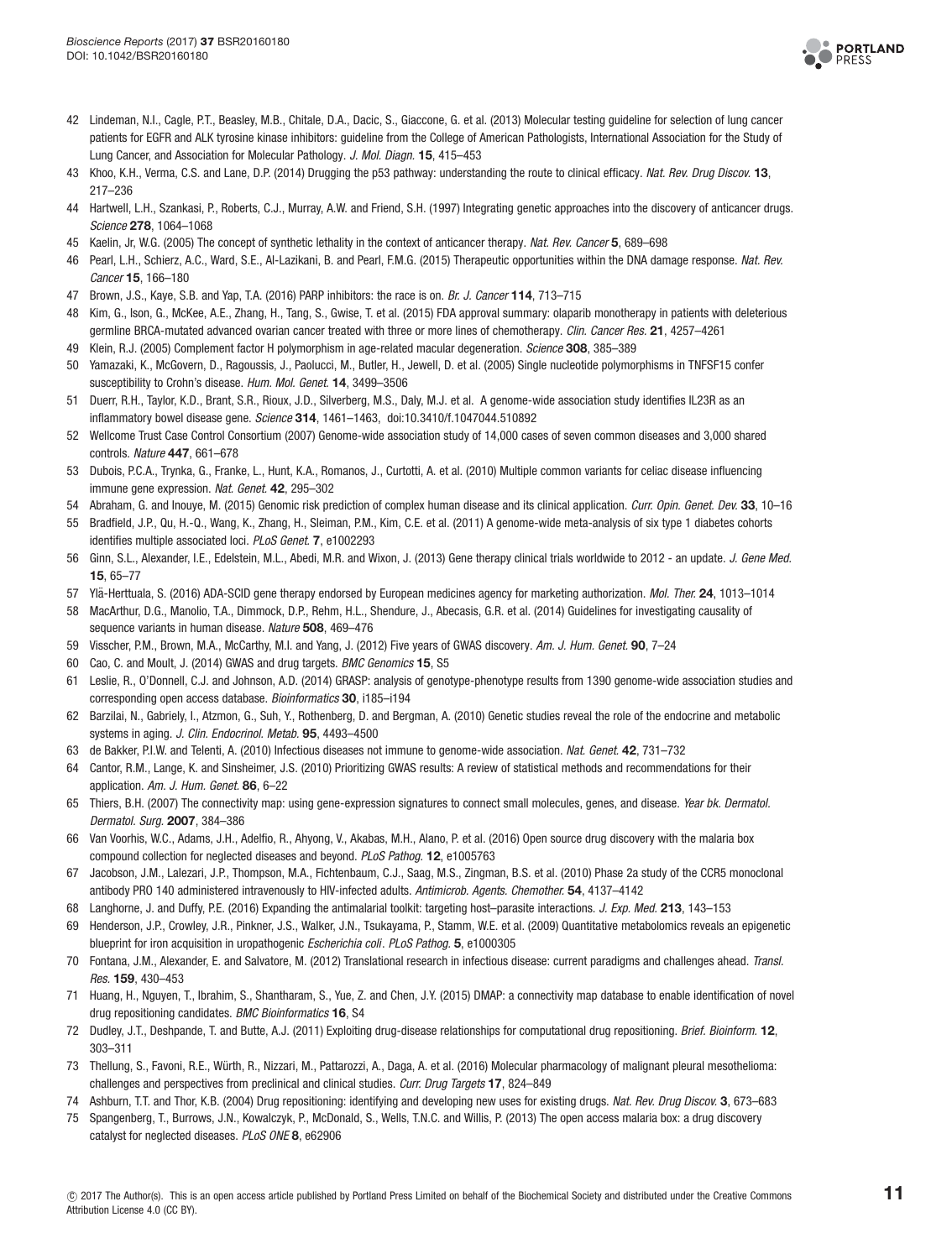

- <span id="page-12-0"></span>76 Agüero, F., Al-Lazikani, B., Aslett, M., Berriman, M., Buckner, F.S., Campbell, R.K. et al. (2008) Genomic-scale prioritization of drug targets: the TDR Targets database. Nat. Rev. Drug Discov. 7, 900–907
- <span id="page-12-1"></span>77 Gashaw, I., Ellinghaus, P., Sommer, A. and Asadullah, K. (2011) What makes a good drug target? Drug Discov. Today 16, 1037–1043
- <span id="page-12-2"></span>78 Surendiran, A., Pradhan, S.C. and Adithan, C. (2008) Role of pharmacogenomics in drug discovery and development. Indian J. Pharmacol. 40, 137–143
- <span id="page-12-5"></span>79 Wenlock, M.C., Austin, R.P., Barton, P., Davis, A.M. and Leeson, P.D. (2003) A comparison of physiochemical property profiles of development and marketed oral drugs. J. Med. Chem. 46, 1250–1256
- <span id="page-12-3"></span>80 Lipinski, C.A., Franco, L., Dominy, B.W. and Feeney, P.J. (2001) Experimental and computational approaches to estimate solubility and permeability in drug discovery and development settings1PII of original article: S0169-409X(96)00423-1. The article was originally published in Advanced Drug Delivery Reviews 23 (1997) 3–25.1. Adv. Drug Deliv. Rev. 46, 3–26
- <span id="page-12-4"></span>81 Veber, D.F., Johnson, S.R., Cheng, H.-Y., Smith, B.R., Ward, K.W. and Kopple, K.D. (2002) Molecular properties that influence the oral bioavailability of drug candidates. J. Med. Chem. 45, 2615-2623
- <span id="page-12-6"></span>82 Hopkins, A.L. and Groom, C.R. (2002) The druggable genome. Nat. Rev. Drug Discov. 1, 727-730
- <span id="page-12-7"></span>83 Svensson, F., Norinder, U. and Bender, A. (2017) Improving screening efficiency through iterative screening using docking and conformal prediction. J. Chem. Inf. Model. 57, 439–444
- <span id="page-12-8"></span>84 Bulusu, K.C., Tym, J.E., Coker, E.A., Schierz, A.C. and Al-Lazikani, B. (2014) canSAR: updated cancer research and drug discovery knowledgebase. Nucleic Acids Res. 42, D1040–D1047
- <span id="page-12-9"></span>85 Gaulton, A., Bellis, L.J., Bento, A.P., Chambers, J., Davies, M., Hersey, A. et al. (2012) ChEMBL: a large-scale bioactivity database for drug discovery. Nucleic Acids Res. 40, D1100–D1107
- <span id="page-12-10"></span>86 Kavanagh, M.E., Chenge, J., Zoufir, A., McLean, K.J., Coyne, A.G., Bender, A. et al. (2017) Fragment profiling approach to inhibitors of the orphan M. tuberculosis P450 CYP144A1. Biochemistry 56, 1559–1572
- <span id="page-12-11"></span>87 Hajduk, P.J., Huth, J.R. and Tse, C. (2005) Predicting protein druggability. Drug Discov. Today 10, 1675-1682
- <span id="page-12-12"></span>88 Huang, N. and Jacobson, M.P. (2010) Binding-site assessment by virtual fragment screening. PLoS ONE 5, e10109
- <span id="page-12-13"></span>89 Fauman, E.B., Rai, B.K. and Huang, E.S. (2011) Structure-based druggability assessment–identifying suitable targets for small molecule therapeutics. Curr. Opin. Chem. Biol. 15, 463–468
- <span id="page-12-14"></span>90 Hajduk, P.J., Huth, J.R. and Fesik, S.W. (2005) Druggability indices for protein targets derived from NMR-based screening data. J. Med. Chem. 48, 2518–2525
- <span id="page-12-15"></span>91 Edfeldt, F.N.B., Folmer, R.H.A. and Breeze, A.L. (2011) Fragment screening to predict druggability (ligandability) and lead discovery success. Drug Discov. Today **16**, 284-287
- <span id="page-12-16"></span>92 Le Guilloux, V., Schmidtke, P. and Tuffery, P. (2009) Fpocket: an open source platform for ligand pocket detection. *BMC Bioinformatics* 10, 168
- <span id="page-12-17"></span>93 Henrich, S., Salo-Ahen, O.M.H., Huang, B., Rippmann, F.F., Cruciani, G. and Wade, R.C. (2010) Computational approaches to identifying and characterizing protein binding sites for ligand design. J. Mol. Recognit. 23, 209-219
- 94 Egner, U. and Hillig, R.C. (2008) A structural biology view of target drugability. Expert Opin. Drug Discov. 3, 391-401
- <span id="page-12-18"></span>95 Pérot, S., Sperandio, O., Miteva, M.A., Camproux, A.-C. and Villoutreix, B.O. (2010) Druggable pockets and binding site centric chemical space: a paradigm shift in drug discovery. Drug Discov. Today 15, 656-667
- <span id="page-12-19"></span>96 Nayal, M. and Honig, B. (2006) On the nature of cavities on protein surfaces: application to the identification of drug-binding sites. Proteins 63, 892–906
- 97 Schmidtke, P. and Barril, X. (2010) Understanding and predicting druggability. A high-throughput method for detection of drug binding sites. J. Med. Chem. 53, 5858–5867
- 98 Sheridan, R.P., Maiorov, V.N., Katharine Holloway, M., Cornell, W.D. and Gao, Y.-D. (2010) Drug-like density: a method of quantifying the "bindability" of a protein target based on a very large set of pockets and drug-like ligands from the Protein Data Bank. J. Chem. Inf. Model 50, 2029-2040
- 99 Cheng, A.C., Coleman, R.G., Smyth, K.T., Cao, Q., Soulard, P., Caffrey, D.R. et al. (2007) Structure-based maximal affinity model predicts small-molecule druggability. Nat. Biotechnol. 25, 71-75
- <span id="page-12-20"></span>100 Volkamer, A., Kuhn, D., Grombacher, T., Rippmann, F. and Rarey, M. (2012) Combining global and local measures for structure-based druggability predictions. J. Chem. Inf. Model. 52, 360–372
- <span id="page-12-21"></span>101 Halgren, T.A. (2009) Identifying and characterizing binding sites and assessing druggability. J. Chem. Inf. Model. 49, 377–389
- <span id="page-12-22"></span>102 Vidler, L.R., Brown, N., Knapp, S. and Hoelder, S. (2012) Druggability analysis and structural classification of bromodomain acetyl-lysine binding sites. J. Med. Chem. 55, 7346–7359
- <span id="page-12-23"></span>103 Kellenberger, E., Schalon, C. and Rognan, D. (2008) How to measure the similarity between protein ligand-binding sites? Curr. Comput. Aided Drug Des. 4, 209–220
- <span id="page-12-24"></span>104 Schmitt, S., Kuhn, D. and Klebe, G. (2002) A new method to detect related function among proteins independent of sequence and fold homology. J. Mol. Biol. 323, 387–406
- <span id="page-12-25"></span>105 Volkamer, A., Eid, S., Turk, S., Jaeger, S., Rippmann, F. and Fulle, S. (2015) Pocketome of human kinases: prioritizing the ATP binding sites of (yet) untapped protein kinases for drug discovery. J. Chem. Inf. Model. 55, 538-549
- 106 Radusky, L., Defelipe, L.A., Lanzarotti, E., Luque, J., Barril, X., Marti, M.A. et al. (2014) TuberQ: a Mycobacterium tuberculosis protein druggability database. Database (Oxford) 2014, bau035
- 107 Campagna-Slater, V., Mok, M.W., Nguyen, K.T., Feher, M., Najmanovich, R. and Schapira, M. (2011) Structural chemistry of the histone methyltransferases cofactor binding site. J. Chem. Inf. Model. 51, 612-623
- 108 Aretz, J., Wamhoff, E.-C., Hanske, J., Heymann, D. and Rademacher, C. (2014) Computational and experimental prediction of human C-type lectin receptor druggability. Front. Immunol. 5, 323